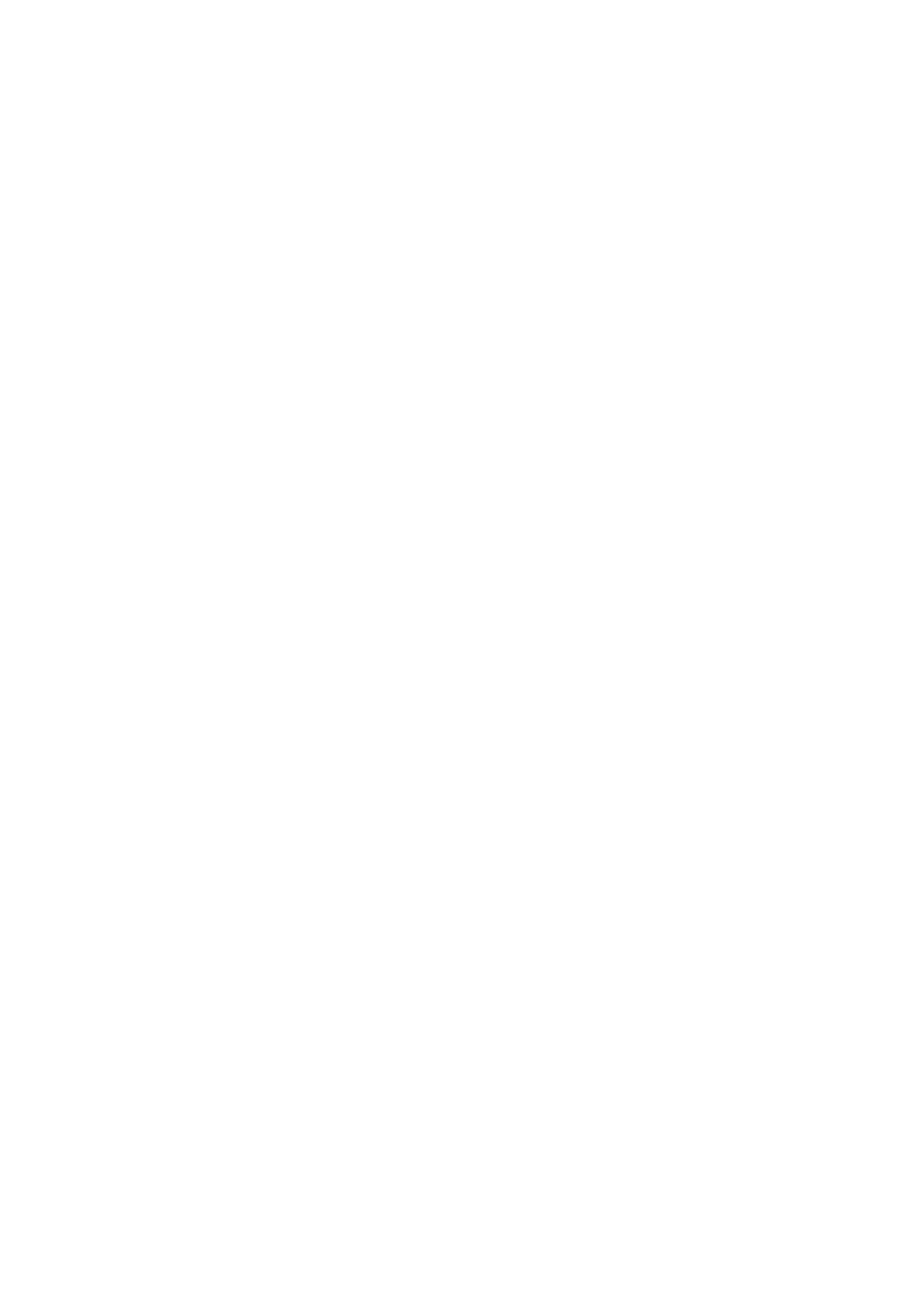# **1. Interpretation**

- 1.1 "Contract" means the contract between SIP and the Purchaser (subject to the provisions of clause 2./2.) for the purchase and sale of the Goods, comprising (i) SIP's written quotation (including documents (if any) incorporated by express reference on the face of the quotation); (ii) acceptance of the quotation by the Purchaser; (iii) together with these Terms; (iv) and any written agreement between SIP and the Purchaser.
- 1.2 "Order" means the written order placed by the Purchaser for the supply of the Goods.
- 1.3 The words "written" and "in writing" for the purpose of these Terms include any document that can be of visibly reproduced.

# **2. General Provisions**

- 2.1 Only the Contract governs the sale and delivery by SIP of the Machinery and Materials.
- 2.2 In the event of any inconsistency between these Terms and other documents forming part of the Contract, the following order of priority shall apply: (i) any written agreement between the parties where the parties agree that any of the provisions in these Terms should be superseded with an express reference to this clause 2./2.; (ii) SIP's written quotation and documents (if any) incorporated by express reference on the face of the quotation; (iii) these Terms.
- 2.3 Any differing, contradictory or supplementary general terms and conditions of business of the Purchaser shall not form part of the Contract, even if SIP does not explicitly contradict them, unless SIP explicitly agrees to them in writing.

### **3. Offers, Orders, Specification**

- 3.1 The SIP's general offers publicized on the Internet or in brochures, advertisements and other promotional materials are non-binding. Binding are only quotations that SIP's authorized representative addresses to Purchaser in writing. SIP accepts no liability for misprints or errors.
- 3.2 No Order shall be deemed to be accepted and Contract to be concluded unless and until SIP issues written quotation and this written quotation is confirmed by the Purchaser.
- 3.3 Data provided by SIP relating to the supply of Goods (including but not limited to weights, dimensions, consumption figures, load-bearing capacity, tolerances and technical specifications) as well as visual depictions of the item in question (such as drawings and diagrams) shall represent only approximations, unless usability for the contractually stipulated purpose requires

exact conformance. They shall not represent warranted characteristics, but rather descriptions or identifying features of a Good. Variations in line with standard commercial practice, as well as variations based on legal requirements or by way of technical improvement, including the replacement of parts by equivalents, shall be allowed.

# **4. Validity of Quotations, Prices and Payment**

- 4.1 Quotations (which includes, but is not limited to prices, lead times etc.) are valid for the period stated in the quotation (and if no period is stated, for up to eight (8) days only from the date of issuance of the quotation), after which time they may be altered by SIP without giving notice to the Purchaser. The prices are quoted in EURO, Ex – Works (SIP's premises in Šempeter v Savinjski dolini, Slovenia), excluding shipping costs, taxes ( e.g.VAT), duties in the case of exports, as well as fees, charges and any other public levies.
- 4.2 Where the agreed prices are based on the SIP's list prices, and delivery is scheduled more than three months after signing of the Contract, SIP's list prices applicable at time of delivery shall apply.
- 4.3 The invoice shall be issued on the date of delivery of Goods. Unless otherwise agreed, the purchase price shall be payable without deduction within 30 days of date of invoice. The payment date shall be determined as the date of receipt by SIP. Any changes to payments (such as deduction of cash discounts) shall only be acknowledged following written confirmation by SIP.
- 4.4 If the Purchaser does not make payment when due, late-payment interest at a rate of one (1) percent per month shall be charged on the outstanding invoice amount as from the due date.
- 4.5 The Purchaser is not entitled to withhold from, set off against or otherwise reduce any payments due to SIP unless agreed in writing by SIP.

### **5. Delivery and Delivery Lead Times**

- 5.1 Unless otherwise agreed in writing deliveries of Goods shall be Ex Works (SIP's premises in Šempeter v Savinjski dolini, Slovenia).
- 5.2 Irrespective of whether the shipping is organized by the Purchaser or SIP, as the time of delivery shall be deemed delivery of Goods to the carrier or freight forwarder (or a third party with which the transport is arranged) at the beginning of loading. If the Goods cannot be shipped promptly due to no fault of SIP, the delivery shall be considered to have been fulfilled on the date when Goods were ready for shipping and the Purchaser notified accordingly.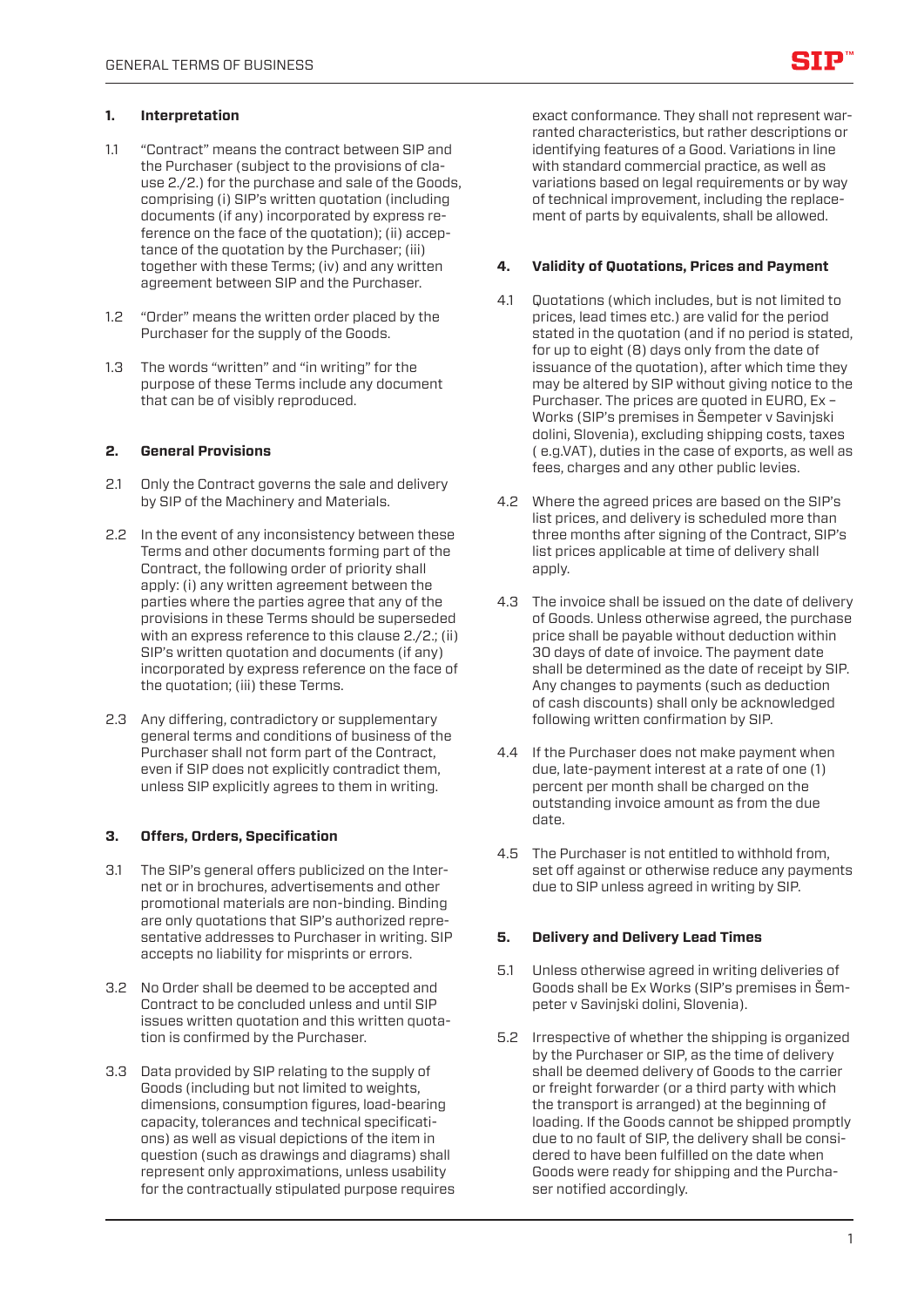- 5.3 Lead times and scheduled dates for delivery of Goods indicated by SIP shall always represent approximations only, unless a fixed lead time or date has been promised or agreed. The delivery lead time shall be agreed in each individual case.
- 5.4 After the conclusion of the Contract, SIP reserves the right to withhold delivery under a Contract if SIP in its reasonable opinion determines that the Purchaser's credit worthiness is unsatisfactory or that the Purchaser will not be able to pay the amounts due and payable under the Contract or if the Purchaser fails to make payment of any amount due and payable ("Suspension"). SIP shall by written notice to Purchaser inform the Purchaser of such Suspension. Irrespective of the Contract in case of Suspension SIP shall be entitled to deliver Goods only in return for payment in advance or provision of security.
- 5.5 Partial delivery of Goods ordered is allowed.
- 5.6 SIP reserves the right to make modifications to the design or form, variations in color and changes to the scope of supply during the delivery lead time, provided the changes on conditions that this modification does not affect functionality of the Machinery.
- 5.7 If SIP delays making a delivery, or if it becomes impossible for it to make a delivery, for whatever reason, the liability of SIP to pay compensation shall be limited in accordance with clause 10. of these Terms.

# **6. Place of Performance, Risk**

- 6.1 Unless otherwise agreed, the place of performance in respect of all contractual obligations of SIP and the Purchaser shall be Šempeter v Savinjski dolini, Slovenia.
- 6.2 The method of packaging shall be at the due discretion of SIP.
- 6.3 The risk of accidental destruction or deterioration of the Goods shall be transferred to the Purchaser at moment of delivery.
- 6.4 SIP shall insure the Goods against theft, breakage, damage in transit, fire and water damage or other insurable risks only at the express request of the Purchaser, and at the Purchaser's expense.
- 6.5 If SIP and the Purchaser agree that the SIP shall provide the Purchaser with warehousing for Goods, then the SIP shall be liable for damage to Goods unless the it proves that the damage was caused by circumstances which could not have been avoided or prevented, or that it was caused by fault of the Purchaser. SIP is liable until extradition of the Goods to the carrier or freight forwarder or a third party with which the

transport is arranged applying mutatis mutandis the provisions of clause 5./2. of these Terms. Sip shall insure the Goods in warehouse for custom risks at the expense of the Purchaser.

# **7. Retention of Title**

- 7.1 Notwithstanding delivery and the passing of risk in the Goods, or any other provision of these Terms, title in the Goods shall not pass to the Purchaser until SIP has received in cash or cleared funds payment in full of the price of the Goods.
- 7.2 Until transfer of title to the Purchaser, the Purchaser shall treat the Goods with due care, and shall insure them at its own expense, in particular against fire and water damage, damage by theft or other loss, damage by vandalism and damage by foreign bodies. The insurance procured must provide adequate new-replacement cover.
- 7.3 The Purchaser may use the Goods still owned by SIP and may sell them on in the course of its regular business operations, provided the Purchaser has not defaulted on payment and no material deterioration of its financial position has occurred or is impending. The Purchaser may not pledge or assign the Goods by way of security however. By way of security, the Purchaser hereby assigns to SIP in full its claims against customers arising from selling-on of the Goods, as well as claims relating to the Goods on any other legal basis against its customers or third parties (in particular claims arising from insurance claims). SIP hereby accepts the said assignment.

# **8. Warranty**

- 8.1 The warranty period for Goods is 24 (twenty four) months from date of delivery.
- 8.2 The Purchaser or the third party designated by it is obliged to inspect the Goods upon delivery and shall notify SIP in writing within seven (7) days of receipt of the Goods if there are any defects or (where the defect or failure was not apparent on reasonable inspection) within seven (7) days after discovery of the alleged defect. Such notification of any defects shall be accompanied with relevant supporting evidence. If the Purchaser fails to notify SIP of the defects within the relevant period referred to above, SIP shall not be liable under the warranty provided in this clause 8. of the Terms.
- 8.3 In the event of defects in the delivered items, SIP shall be obliged and entitled initially to make repair or to provide replacement, at its discretion, within an appropriate period of time. If the repair or replacement fails to take place (is impossible, unreasonable, refused, or excessively delayed) the Purchaser may cancel the contract or reduce the purchase price by an appropriate amount.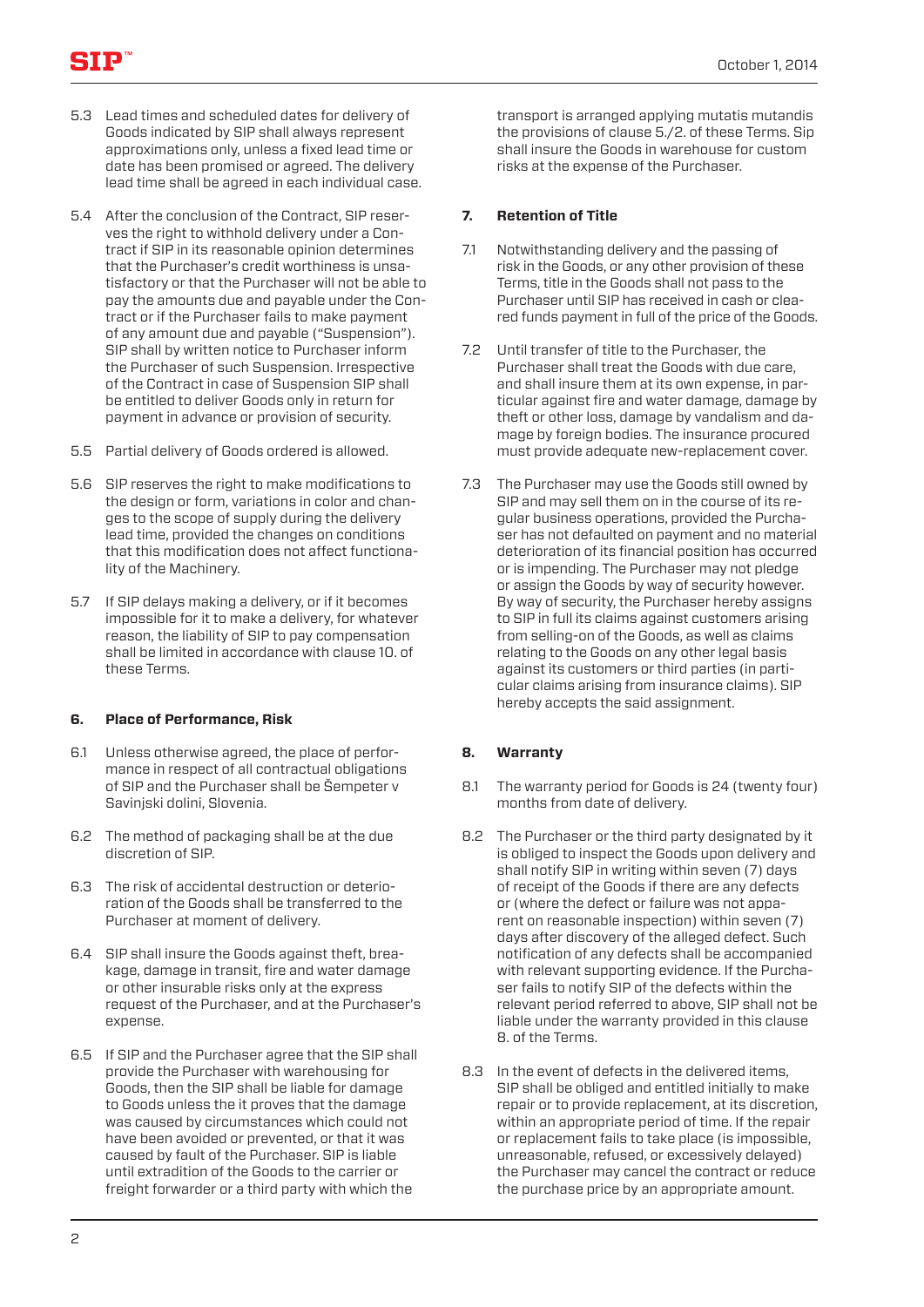- 8.4 If a defect results from the fault of SIP, the Purchaser may demand compensation for loss, notwithstanding the provisions of this clause 8., subject to the preconditions set out in clause 10.
- 8.5 The warranty shall be voided in respect of any defect arising from fair wear and tear, wilful damage, negligence, abnormal working conditions, failure to follow the SIP's instructions (whether oral or in writing), misuse or alteration or repair of the Goods without the SIP's approval or improper or inadequate maintenance.

# **9. Intellectual property rights**

- 9.1 If any claim or proceeding is brought against the Purchaser for alleged infringement of any registered design or trade mark or trade name or copyright or letters patent by the Goods or any part thereof or any allegation of such infringement is made, then SIP will at its own election either effect any settlement or compromise which it deems reasonable or at its own costs and expense defend any such action or proceeding uder the following conditions: (i) that the Purchaser does not concede the existence of an infringement but gives SIP immediate notice in writing of any such allegations or infringement or of the institution of any such action or proceeding; (ii) permits SIP to answer the allegation and to conduct all negotiations in respect of such allegation and to defend the action or proceeding; (iii) that the Purchaser gives SIP (at SIP's costs and expense) all information assistance and authority required for those purposes; (iv) does not by any act (including any admission or acknowledgment) or omission prejudice the conduct of such defense.
- 9.2 If the Goods or any part thereof is in such action or proceeding shall be held to constitute infringement and is the subject of an injunction restraining its use or any order providing for its delivery up or destruction SIP shall at its own election and costs and expense either: (i) procure the Purchaser the right to retain and continue to use the Goods or part thereof; (ii) or modify the Goods or any part thereof so that it becomes non-infringing; (iii) or replace the Goods or any part thereof with one that is non-infringing.
- 9.3 The SIP shall not be under any of the obligations specified in clause hereof in events the Purchaser entering into any compromise or settlement in respect of such action or proceeding without SIP's prior consent in writing or is not conducting as defined in clause 9./1..
- 9.4 The industrial and intellectual property held by SIP shall remain the absolute property of SIP. Such data, designs and drawings, equipment or any part thereof shall not be reproduced or disclosed or allowed to be reproduced or disclosed by the Purchaser without SIP's consent in writing.

#### **10. Limitation of Liability**

- 10.1 Notwithstanding anything to the contrary in the Contract and except to the extent required by law, the total liability of SIP, SIP's personnel, SIP's affiliates as well as SIP's subcontractors for any act or omission, whether in contract, tort (including negligence or strict liability), by way of indemnities shall not exceed the amount of Euro twenty five thousand (€ 25.000).
- 10.2 The SIP shall not be liable to the Purchaser for any loss of profit (actual or anticipated), loss of use, loss of production (including loss of hydrocarbons), loss of contracts, loss of opportunities, loss of revenue, cost of capital, costs of replacement, loss of goodwill, loss of reputation, loss of information or data, loss from any third party contracts, loss due to business interruption, loss of interest, loss of power, cost of purchased or replacement power, contractual claims from third parties or any indirect, incidental, special or consequential losses or damages arising from or in connection with its performance or non-performance under this Contract and whether based upon contract, tort, or any other legal theory. This clause shall apply to the benefit of SIP's personnel, SIP's affiliates and SIP's subcontractors.

### **11. Data protection, Confidentiality**

- 11.1 The Purchaser acknowledges that SIP will store data arising from the contractual relationship for the purposes of data processing and reserves the right to transmit the data as necessary to third parties (such as insurance companies) in fulfillment of the Contract.
- 11.2 Where it has a justified interest (such as if the Purchaser asserts warranty claims in respect of the Goods), SIP or a third party contracted by it may read out the operational data of the Goods (such as operating hours, surface power, operating time) and access the telematics data relating to them. Access to this data shall be allowed for as long as, and as far as, necessary in order to preserve the justified interests of SIP.
- 11.3 The Purchaser and SIP may not utilize or disclose to third parties any of the other party's business or operational secrets of which they gain knowledge in the course of their business relations without the consent of the said other party, unless the said business or operational secrets are in the generally accessible public domain. This shall also apply to the period after termination of the contract.

### **12. Miscellaneous, Applicable Law, Jurisdiction**

12.1 The SIP shall not be liable to the Purchaser or be deemed to be in breach of the Contract by reason of any delay in performing, or any failure to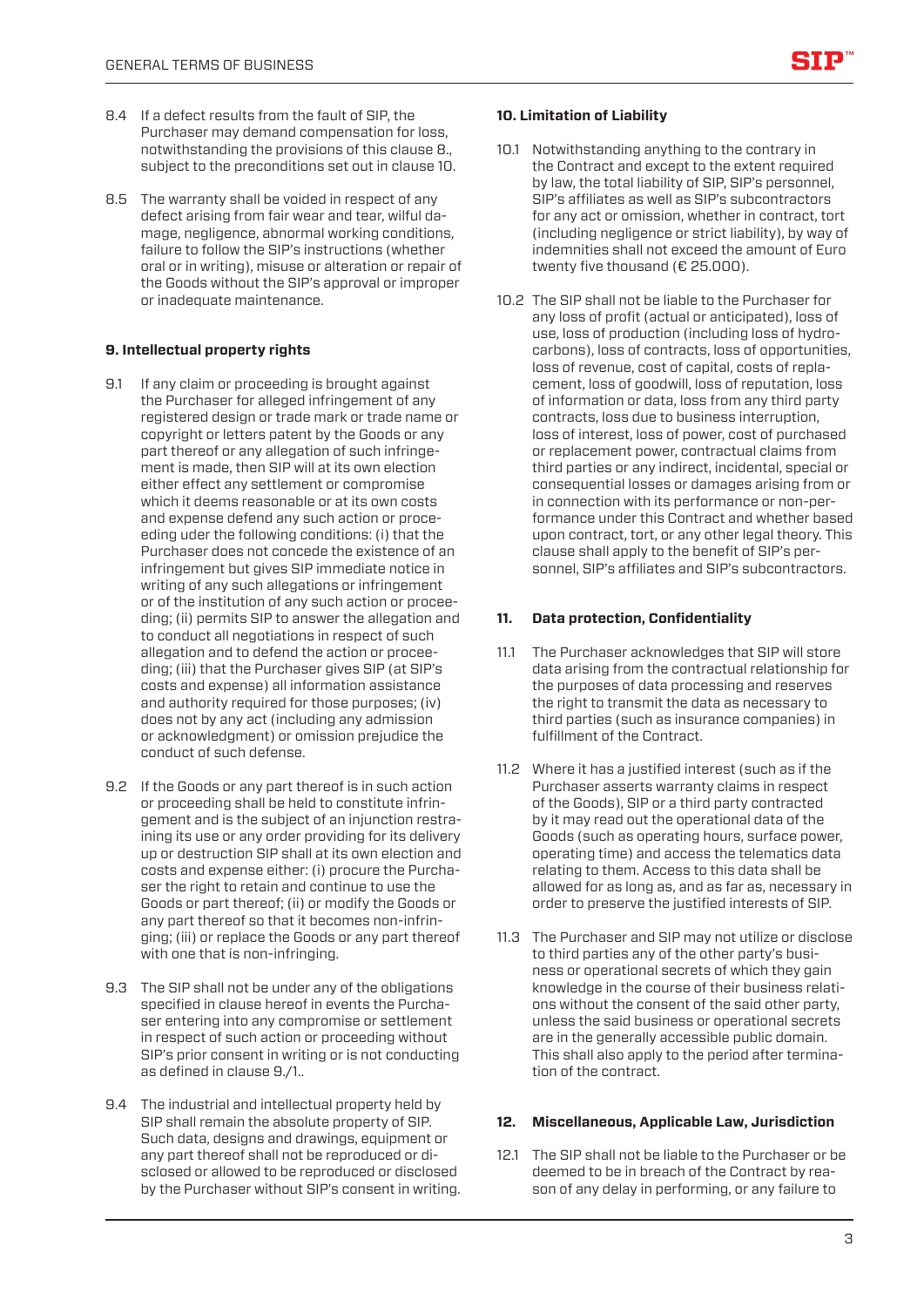perform, any of SIP's obligations in relation to the Goods, if the delay or failure was due to force majeure. For the purposes of this clause, force majeure shall mean any unforeseen event beyond the reasonable control of SIP such as, but not limited to any act of God, act of government or any authorities, non-issuance of licences, hostilities between nations, war, riot, civil commotions, civil war, insurrection, blockades, import or export regulations or embargoes, rainstorms, national emergency, earthquake, fires, explosion, flooding, hurricane or other exceptional weather conditions or natural disaster, acts of terrorism, accidents, sabotages, strikes, shortages in material or supply, infectious diseases, epidemics, as well as travel restrictions or travel warnings due to any such events. If any delay in performing, or any failure to perform the Contract is caused by the delay of a subcontractor of SIP, and is beyond the control and without the fault or negligence of SIP, SIP shall incur no liability for such delay. Where there is force majeure, SIP is entitled to an extension of the delivery date(s).

- 12.2 The Purchaser shall not assign any of its rights or obligations under the Contract without the prior written consent of SIP. Any attempted delegation or assignment shall be void.
- 12.3 If any provision of these Terms is held by any competent authority to be invalid or unenforceable in whole or in part such provision shall be construed, limited or if necessary, severed to the extent necessary to eliminate such invalidity or unenforceability and the validity of the other provisions of these Conditions and the remainder of the provision in question shall not be affected but shall remain in full force and effect.
- 12.4 The Contract (including these Terms) shall be governed by and construed in accordance with the laws of of the Republic of Slovenia, excluding the United Nations Convention on Contracts for the International Sale of Goods.
- 12.5 The parties will use their best efforts to negotiate in good faith and settle any dispute that may arise out of or relate to the Contract or any breach of it. All negotiations connected with the dispute will be conducted in complete confidence and the parties undertake not to divulge details of such negotiations except to their professional advisers who will also be subject to such confidentiality and such negotiations shall be without prejudice to the rights of the parties in any future proceedings.
- 12.6 These Terms are written in with Slovenian, German and English language. In the event of any ambiguities and differences is significant Slovenian version of these Terms. Terms apply from the date indicated at the beginning of these Terms.
- 12.7 Jurisdiction in respect of all disputes arising from the contractual relationship between SIP and the Purchaser shall lie with the district court of Celje (Slovenia).